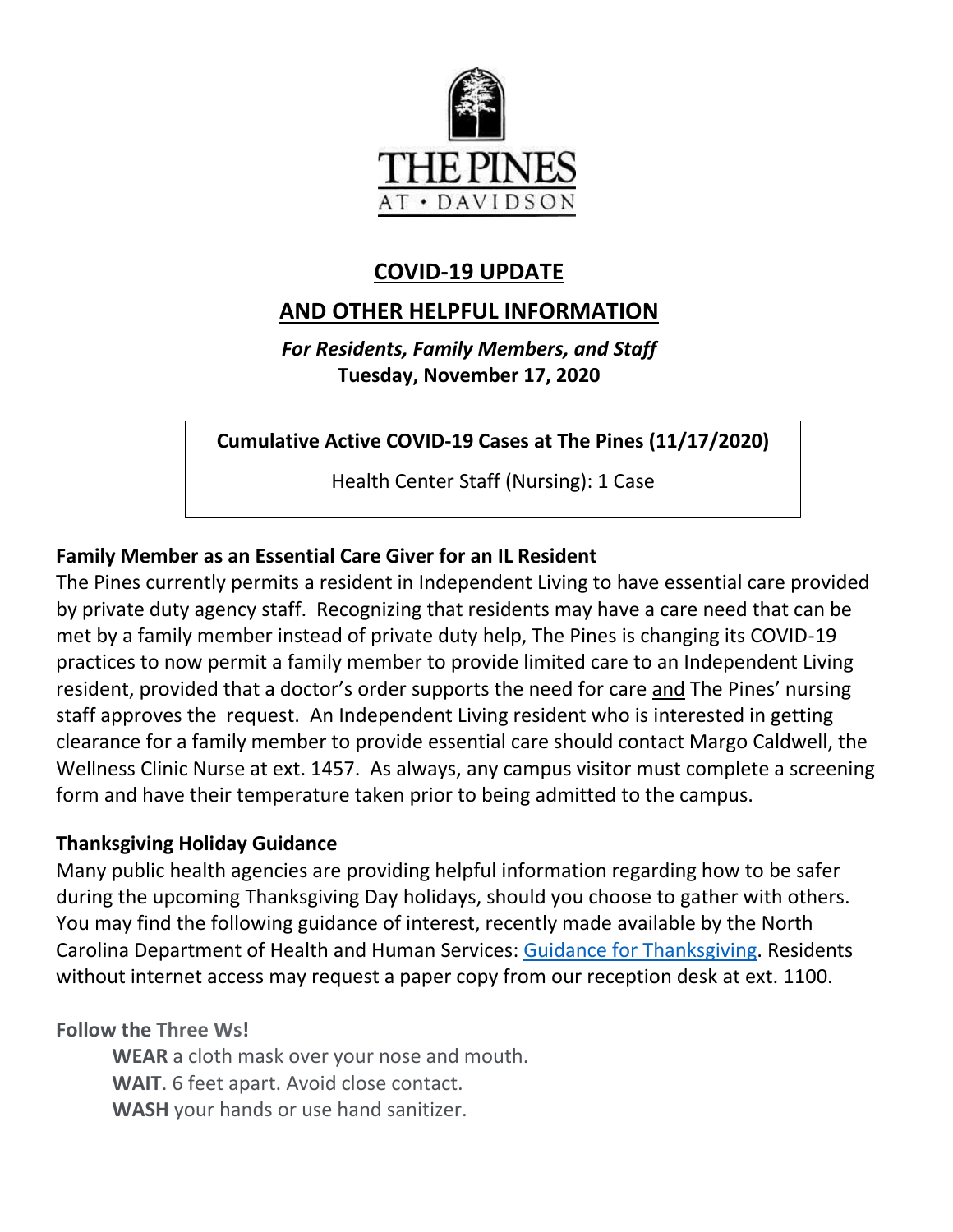### **A Note from Continuum:** *Your Continuum TV service is about to get a lot better!*

We're upgrading to All-Digital Service, which means improved picture quality and sound. To receive all-digital service, each TV will need its own Continuum set-top box. To avoid service interruptions, residents of The Pines will receive one set-top box (DTA) at no cost. This box will be assigned to your residence and will stay in place when you move. If you have additional TVs or would like a box with more advanced features, please contact Continuum at 704-235-6327 and place an order. This link offers more information: [Continuum](https://www.mycommunity-center.com/filephotos/463/Continuum%202.pdf)



We will be holding Zoom informational sessions on November 19<sup>th</sup> and 24<sup>th</sup> to share the different upgrade options and to answer any questions. IL residents will receive the Continuum Zoom invitation in an email from Rebecca Johnson, The Pines' Social Services Office Manager.

#### **Schedule**

**Thursday 11/19 at 10am**: Continuum Upgrade Zoom Information Session

**Tuesday 11/24 at 11am**: Continuum Upgrade Zoom Information Session

**November 30th – December 4th**: Continuum techs on site to install equipment

 *\*Continuum customer support will be on site to answer any questions.* 

If you have any questions in the meantime, please contact Continuum at 704-235-6327 or visit online at **ourcontinuum.com**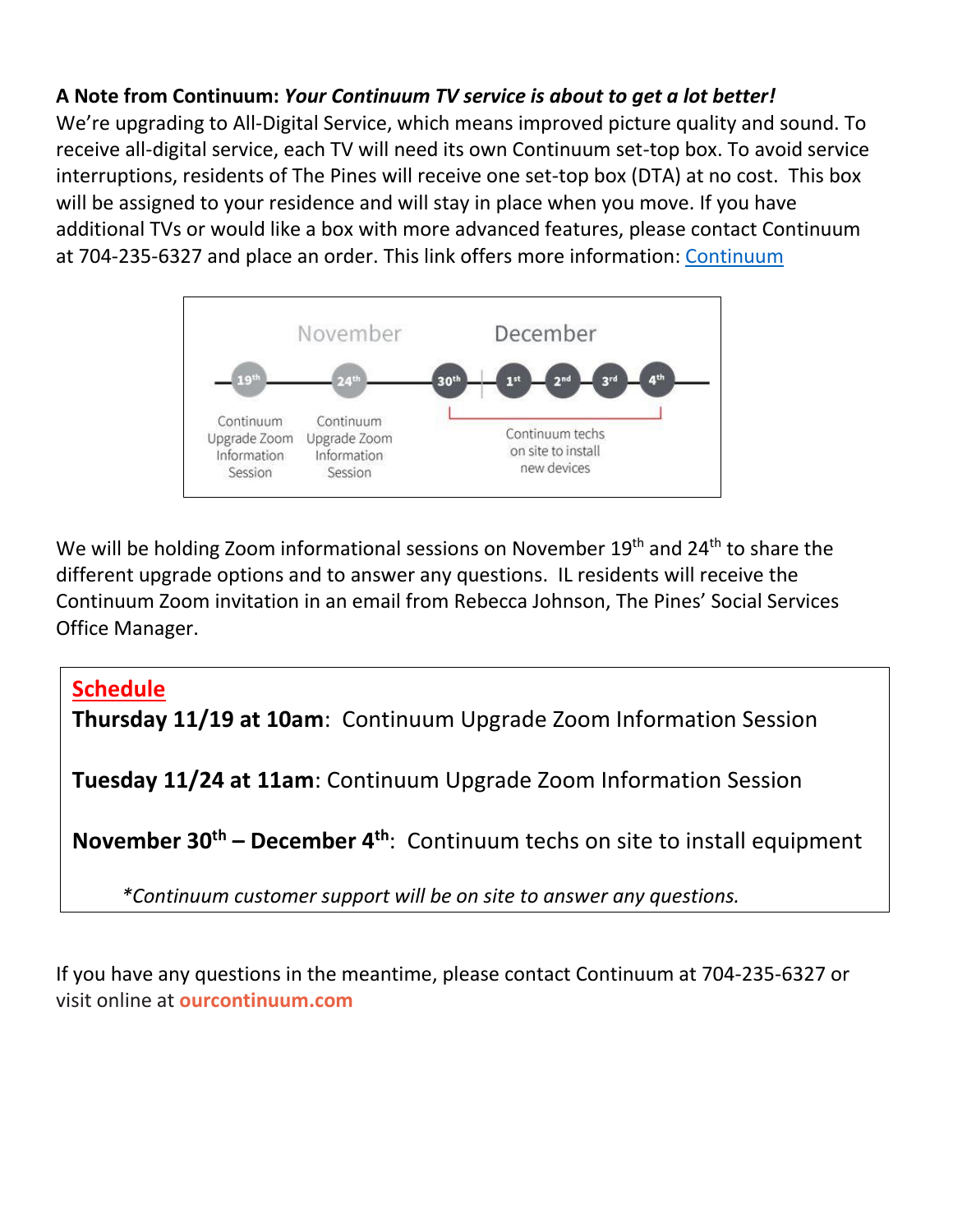#### **Construction Corner**

Rodgers Builders has provided their most recent weekly report regarding progress with the rebuilding and expansion project, which can be read by clicking this link: [Rodgers.](https://www.mycommunity-center.com/filephotos/463/2020-11-13%20Weekly%20Update.pdf) Here are some of this report's highlights:

- New Nursing Wing: furniture installation.
- Villa #1: can lights, trim and interior/exterior paint continues.
- Villa #2: trim install, flooring, and balcony work continues.
- Fitness Center: overhead painting and ceiling grid work.
- Phase 4 & 5 Dining: continued drywall, device, and ceiling grid.
- Davidson Room: device tile and prime paint continues; storm work outside the room as well.
- Photos (from left): Nursing Wing hallway, beauty salon and sunroom; Davidson Room.









#### **Dining Venue Names**

Thank you to all residents who completed a recent survey to indicate their preference for the names of our upcoming new dining venues. (An artistic rendering of the new rooftop terrace is pictured below.) Based on the strong response to the following names, The Pines will soon be creating the signage for the following new dining settings:

#### **Dining Venue New Name**

Private Dining Room *Chart Room* Waited Table Service *Heritage* Marketplace *Marketplace* Coffee/Gelato Kiosk *Davis Café* Pub *Pub* Rooftop Terrace *Terrace*